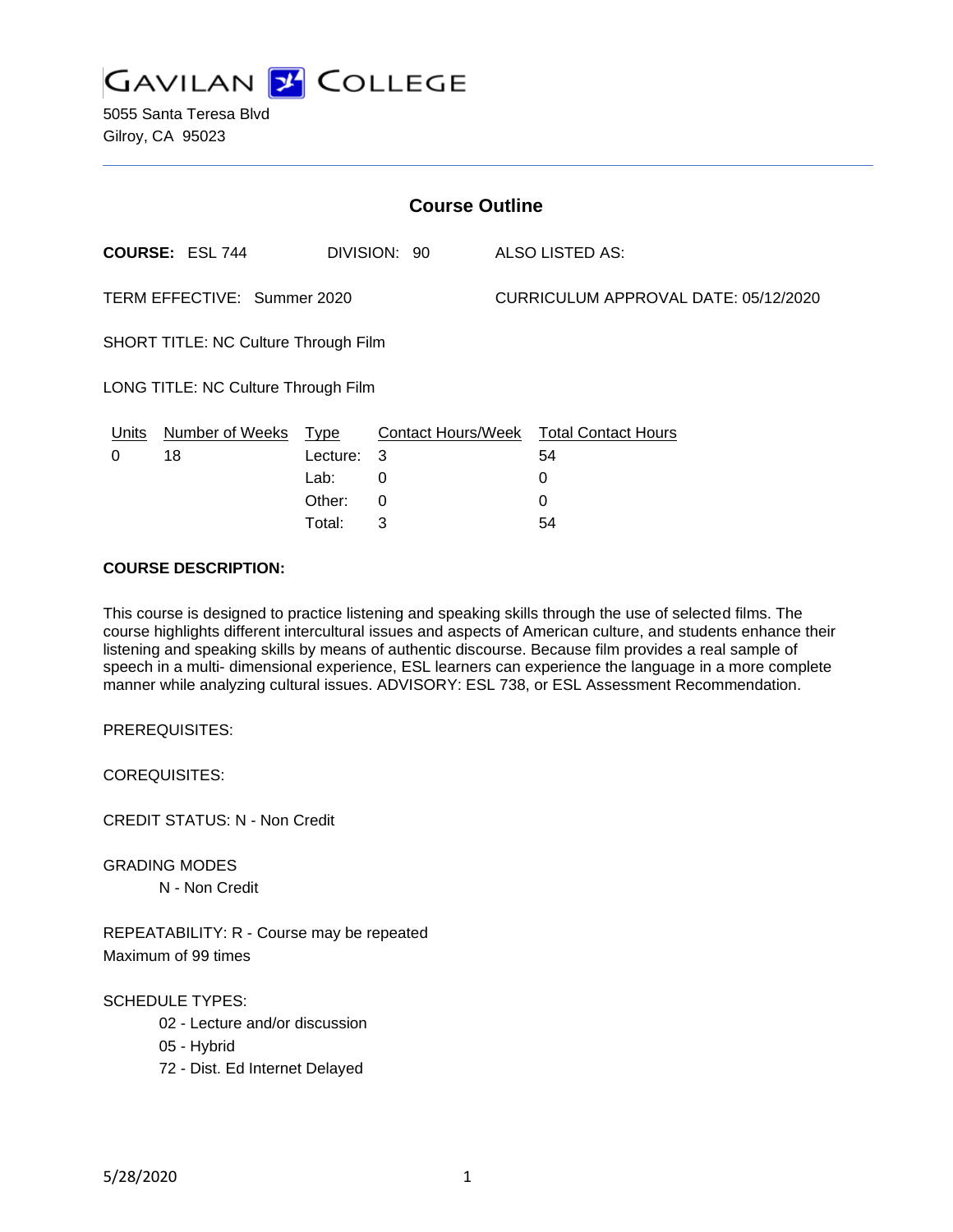#### **STUDENT LEARNING OUTCOMES:**

1. Identify and explain the main issues presented in each film. Year assessed, or planned year of assessment: 2018 Semester: Summer

2. Select the correct definition of key vocabulary by using contextual clues in the discourse and making inferences.

Year assessed, or planned year of assessment: 2018 Semester: Summer

3. Analyze discourse used in short and long film segments.

Year assessed, or planned year of assessment: 2018 Semester: Summer

4. Interpret outcomes and aspects of a film and relate them to the student's own native culture and personal experiences.

Year assessed, or planned year of assessment: 2018

Semester: Summer

## **CONTENT, STUDENT PERFORMANCE OBJECTIVES, OUT-OF-CLASS ASSIGNMENTS**

Curriculum Approval Date: 05/12/2020

4 Hours

CONTENT: Students will get an overview of the course and the different activities and strategies that will be employed; they will be re-

introduced to peer work, small group work, and debating. Students will review oral logs through the use of a digital recorder. They will learn

which different native cultures and languages are present in the class and be able to pinpoint the different cultures on a world map.

OUT OF CLASS ASSIGNMENTS: Students will begin digital recordings according to instructor instructions; they will then listen to feedback given by the instructor; they will

research the issues assigned on the Internet to prepare themselves for the first film.

STUDENT PERFORMANCE OBJECTIVES: To demonstrate understanding of the

different activities and strategies that will be used in class; to get

to know the location and general characteristics of the native

countries of the students in the class; to practice using the digital voice

recorder to record and play messages.

9 Hours

CONTENT: Students will be introduced to the first genre of film:

Classics. The instructor will select a movie in this genre, for

example, Casablanca or Notorious, and they will

watch it in segments.

Before watching the movie, students will have class discussion,

vocabulary activities, and fact finding research on issues directly

related to the

movie.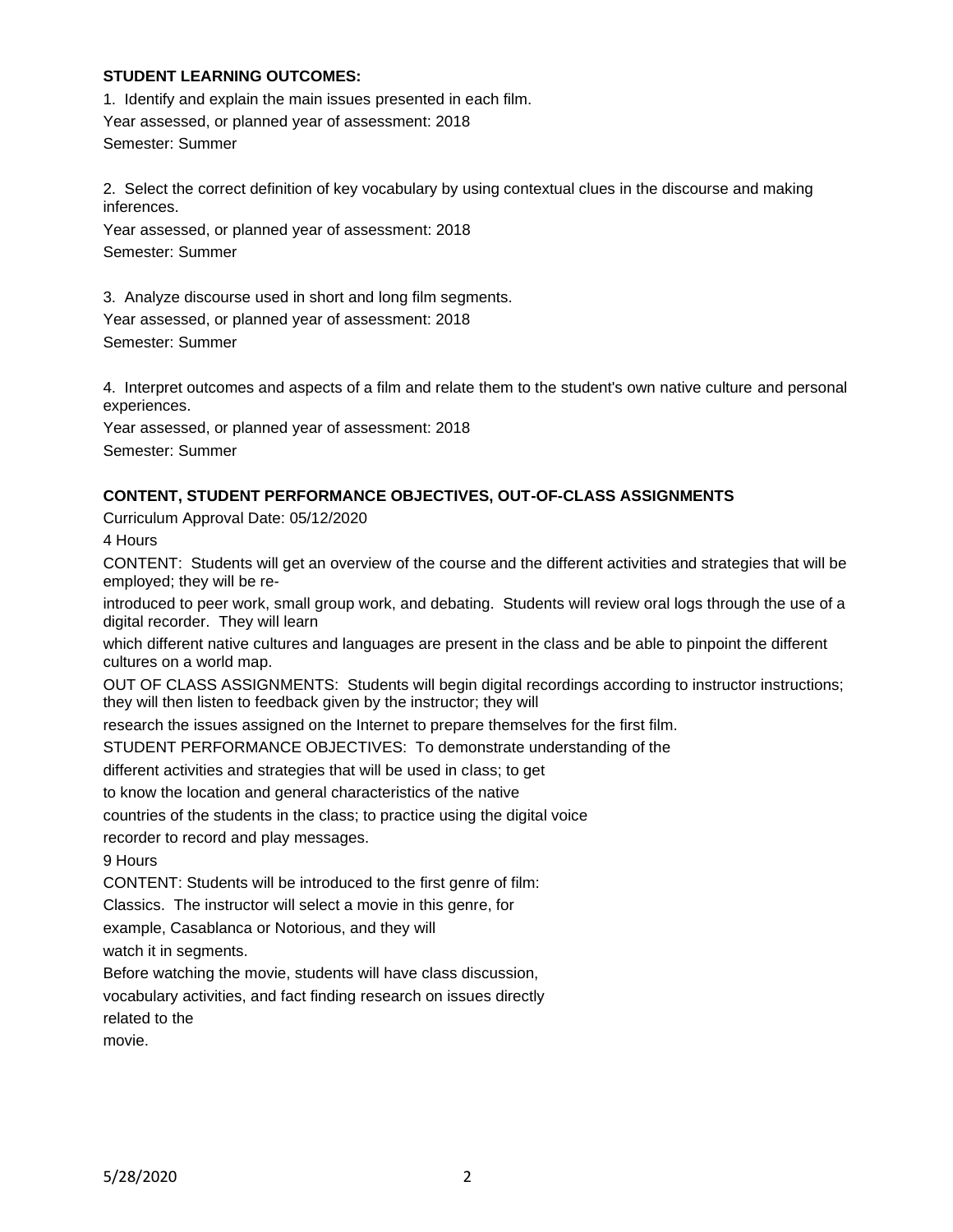While watching the movie, there will be listening comprehension activities for each segment watched. After watching the movie, there will be class discussion and completion of activities using the digital voice recorder for oral and listening practice. This latter activity will focus on critiquing the film. OUT OF CLASS ASSIGNMENTS: Students will complete handouts for each segment of the film and work in assigned small groups or individually; they will record comments on specific prompts on a digital recording device for speaking, pronunciation, and listening practice. The instructor will respond to each student's recording. STUDENT PERFORMANCE OBJECTIVES: To practice speaking skills; to relate issues to personal experiences and different native cultures; to demonstrate and practice the effective use of a dictionary, reference materials, and the Internet; to practice listening skills and locate specific information; to interpret events in the film and demonstrate understanding of the language and the overall meaning of basic issues in the film; to practice speaking and pronunciation skills in a nonacademic context. 9 Hours CONTENT: Students will be introduced to the second genre of film: Racial Conflict. The instructor will select a movie in this genre, for example, To Kill a Mockingbird or A Long Walk Home, and they will watch it in segments. Before watching the movie, students will have class discussion, vocabulary activities, and fact finding research on issues directly related to the movie. While watching the movie, there will be listening comprehension activities for each segment watched. After watching the movie, there will be class discussion and completion of activities using a digital recording device for oral and listening practice. This latter activity will focus on critiquing the film. OUT OF CLASS ASSIGNMENTS: Students will complete handouts for each segment of the film and work in assigned small groups or individually; they will record comments on specific prompts on their digital recording device for speaking, pronunciation, and listening practice. The instructor will respond to each student's recording. STUDENT PERFORMANCE OBJECTIVES: To practice speaking skills; to relate issues to personal experiences and different native cultures; to demonstrate and practice the effective use of a dictionary, reference materials, and the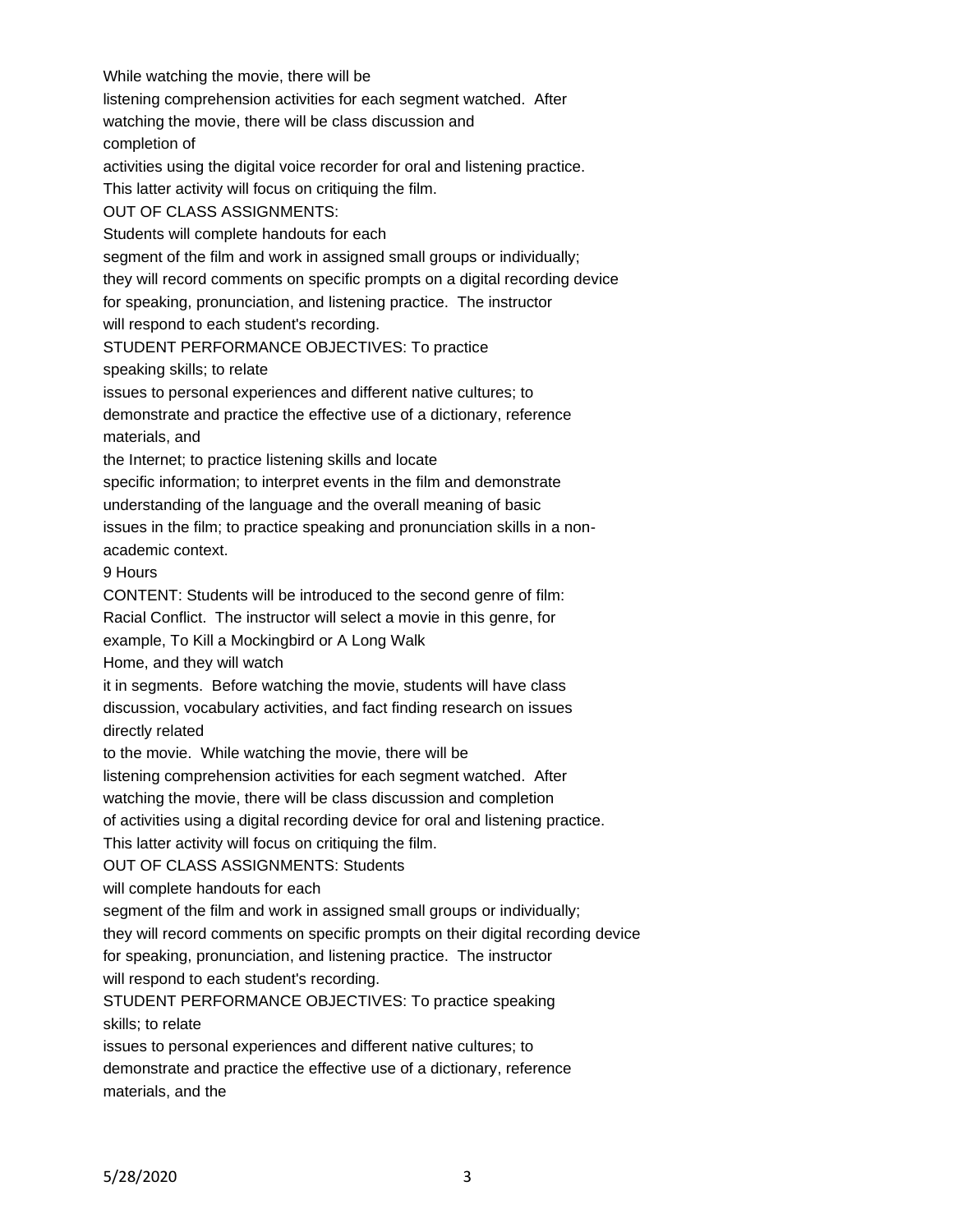Internet; to practice listening skills and locate specific information; to interpret events in the film and demonstrate understanding of the language and the overall meaning of basic issues in the film; to practice speaking and pronunciation skills in a nonacademic context. 9 Hours CONTENT: Students will be introduced to the third genre of film: Male/Female Relationships. The instructor will select a movie in this genre, for example, Kramer vs. Kramer or When Harry Met Sally, and they will watch it in segments. Before watching the movie, students will have class discussion, vocabulary activities, and fact finding research on issues directly related to the movie. While watching the movie, there will be listening comprehension activities for each segment watched. After watching the movie, there will be class discussion and completion of activities using the digital voice recorder for oral and listening practice. This latter activity will focus on critiquing the film. OUT OF CLASS ASSIGNMENTS: Students will complete handouts for each segment of the film and work in assigned small groups or individually; they will record comments on specific prompts on their digital voice recorder for speaking, pronunciation, and listening practice. The instructor will respond to each student's recording. STUDENT PERFORMANCE OBJECTIVES: To practice speaking skills; to relate issues to personal experiences and different native cultures; to demonstrate and practice the effective use of a dictionary, reference materials, and the Internet; to practice listening skills and locate specific information; to interpret events in the film and demonstrate understanding of the language and the overall meaning of basic issues in the film; to practice speaking and pronunciation skills in a nonacademic context.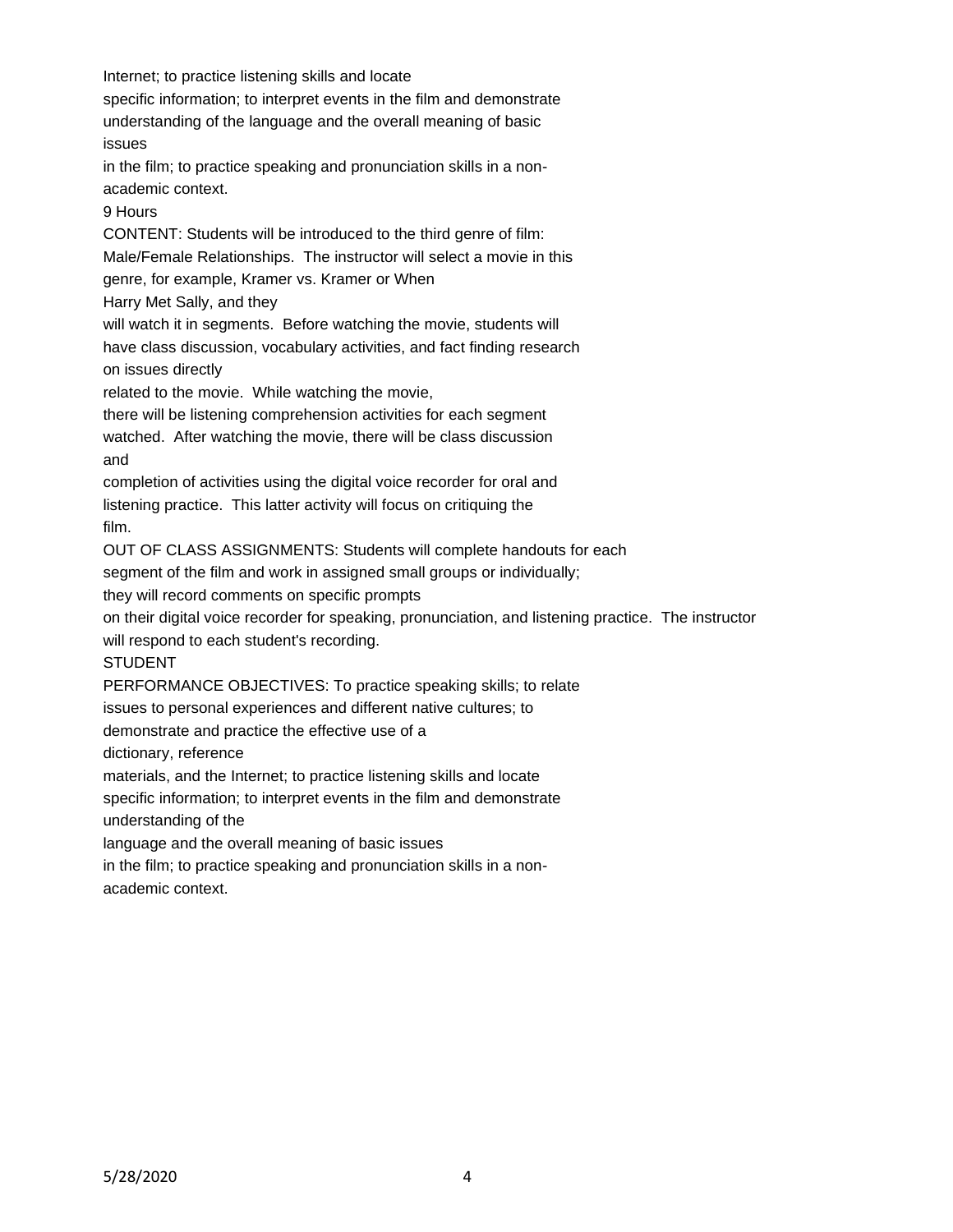9 Hours

CONTENT: Students will be introduced to the fourth genre of film: Cultural Conflict. The instructor will select a movie in this genre, for example, My Big Fat Greek Wedding or House of Sand and Fog, and they will watch it in segments. Before watching the movie, students will have class discussion, vocabulary activities, and fact finding research on issues directly related to the movie. While watching the movie, there will be listening comprehension activities for each segment watched. After watching the movie, there will be class discussion and completion of activities using the digital voice recorder for oral and listening practice. This latter activity will focus on critiquing the film. OUT OF CLASS ASSIGNMENTS: Students will complete handouts for each segment of the film and work in assigned small groups or individually; they will record comments on specific prompts on their voice recording device for speaking, pronunciation, and listening practice. The instructor will respond to each student's recording. STUDENT PERFORMANCE OBJECTIVES: To practice speaking skills; to relate issues to personal experiences and different native cultures; to demonstrate and practice the effective use of a dictionary, reference materials, and the Internet; to practice listening skills and locate specific information; to interpret events in the film and demonstrate understanding of the language and the overall meaning of basic issues in the film; to practice speaking and pronunciation skills in a nonacademic context. 9 Hours CONTENT: Students will be introduced to the fifth and last genre of film: War/Politics. The instructor will select a movie in this genre, for example, Gone with the Wind or All the President's Men, and they will watch it in segments. Before watching the movie, students will have class discussion, vocabulary activities, and fact finding research on issues directly related to the movie.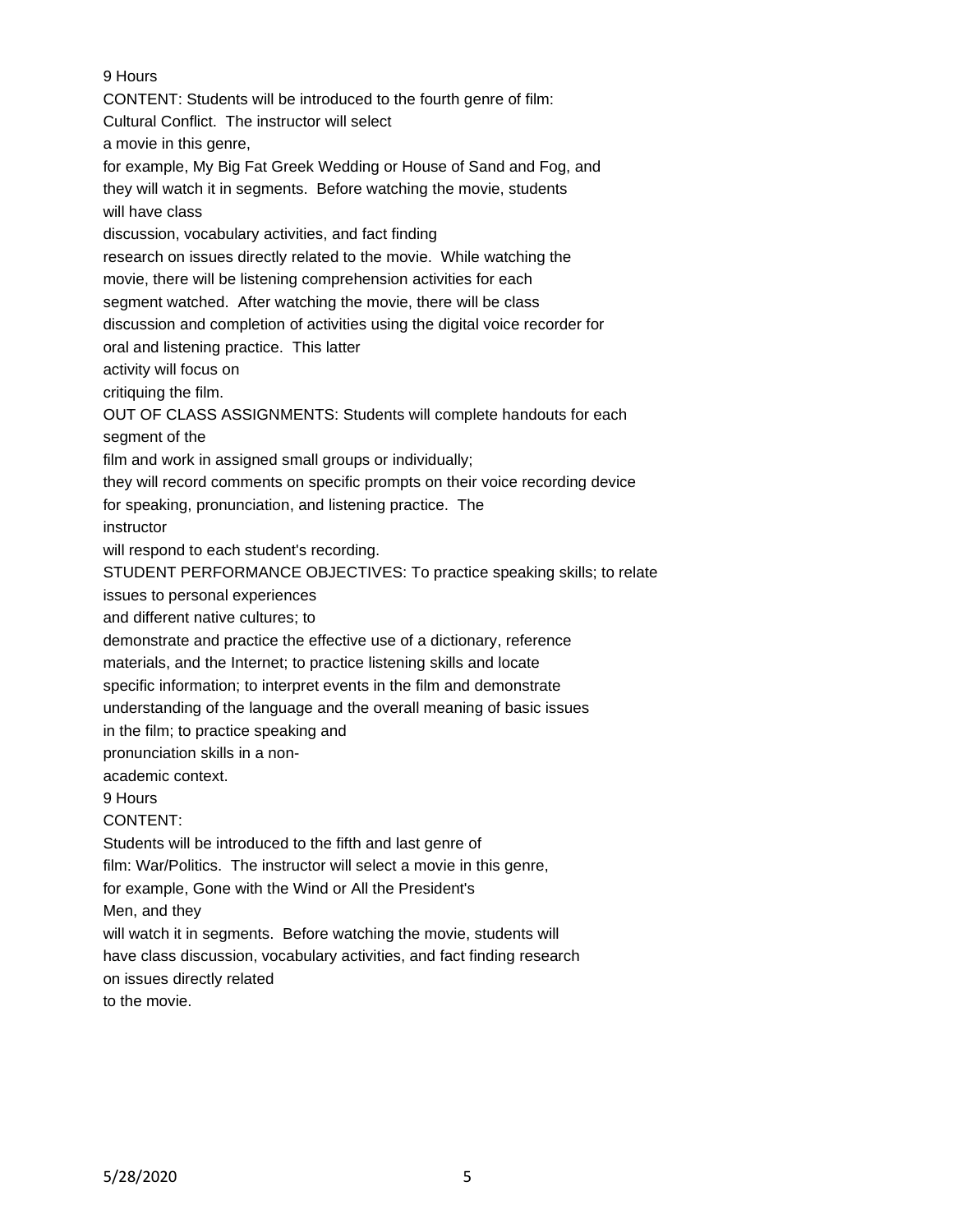While watching the movie,

there will be listening comprehension activities for each segment watched. After watching the movie, there will be class discussion and completion of activities using the digital voice recorder for oral and listening practice. This latter activity will focus on critiquing the film.

OUT OF CLASS ASSIGNMENTS: Students will complete handouts for each segment of the film and work in assigned small groups or individually; they will record comments on specific prompts on their voice recorder for speaking, pronunciation, and listening practice. The instructor will respond to each student's recording. STUDENT PERFORMANCE OBJECTIVES: To practice speaking skills; to relate issues to personal experiences and different native cultures; to demonstrate and practice the effective use of a dictionary, reference materials, and the Internet; to practice listening skills and locate specific information; to interpret events in the film and demonstrate understanding of the language and the overall meaning of basic issues in the film; to practice speaking and pronunciation skills in a nonacademic context. 3 Hours CONTENT: Students will choose an issue presented in the films from among a list prepared by the instructor; they will analyze and discuss the issue giving their opinion and referencing it with information in one of the films. They can also select an issue on their own and discuss it in relation to one of the films or select their favorite film and explain what appealed to them and why. Either of these activities will involve class discussion, group work, and oral and listening practice via digital voice recorder. OUT OF CLASS ASSIGNMENTS: Students will record comments on audio recorder. The goal of these activities is to review and evaluate the films watched. STUDENT PERFORMANCE OBJECTIVES: To discuss and explain an opinion; to support an opinion; to identify basic ideas; to criticize and categorize films. 2 Hours

Final exam

#### **METHODS OF INSTRUCTION:**

Films will be presented and discussed sequentially so that one aids in the comprehension of the next. Students discuss and research issues and key vocabulary; they watch segments of the film and listen for specific information; they discuss and critique the film; they record their opinions and get instructor feedback.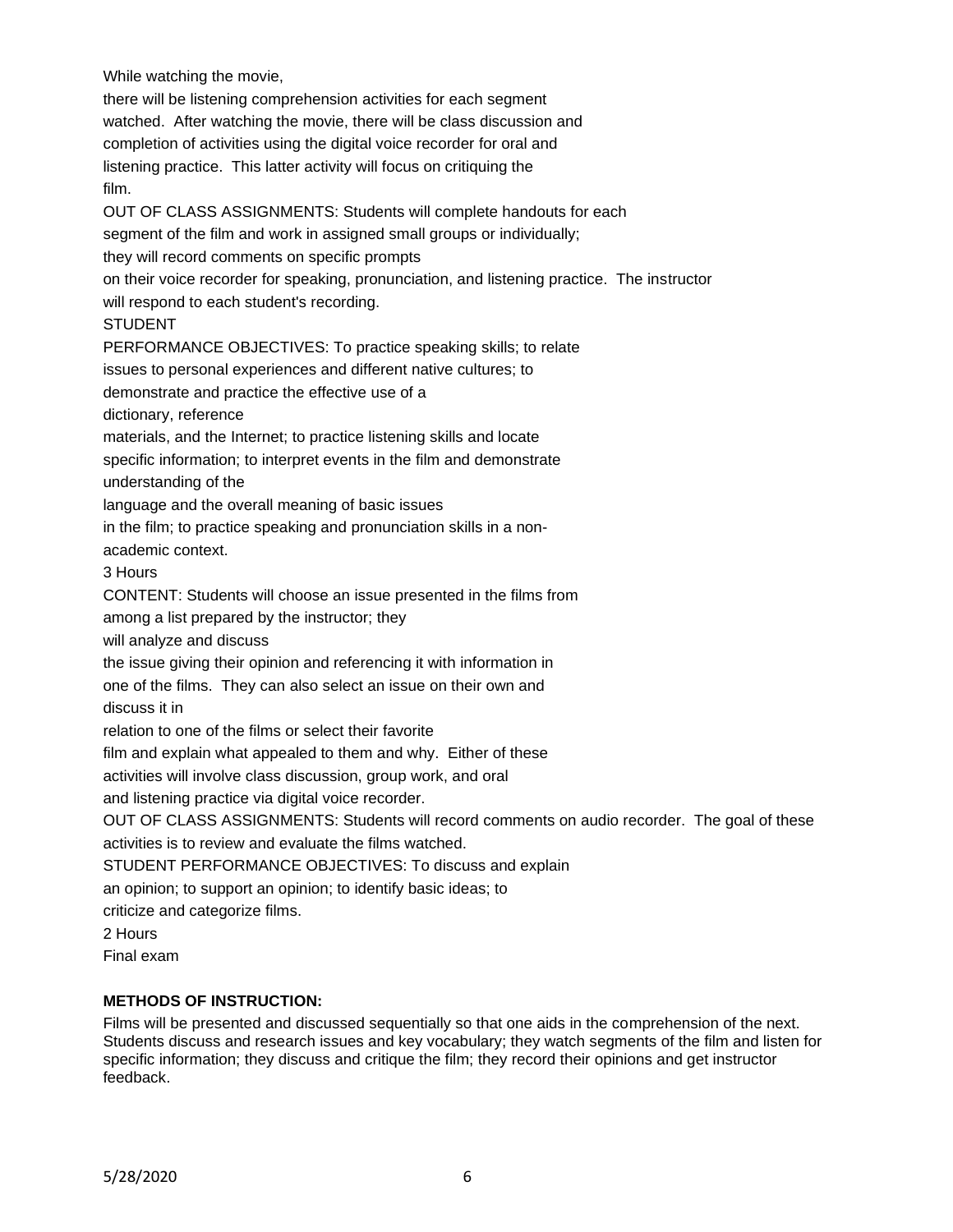## **METHODS OF EVALUATION:**

Writing assignments Percent of total grade: 30.00 % 30% - 40% Written homework Objective examinations Percent of total grade: 30.00 % 30% - 40% Multiple choice; True/false; Matching items; Completion Other methods of evaluation Percent of total grade: 30.00 % 30% - 40% Digital voice recordings.

## **OUT OF CLASS ASSIGNMENTS:**

Required Outside Hours: Assignment Description: Response journals.

# **REPRESENTATIVE TEXTBOOKS:**

Recommended Representative Textbooks Instructor Handouts..